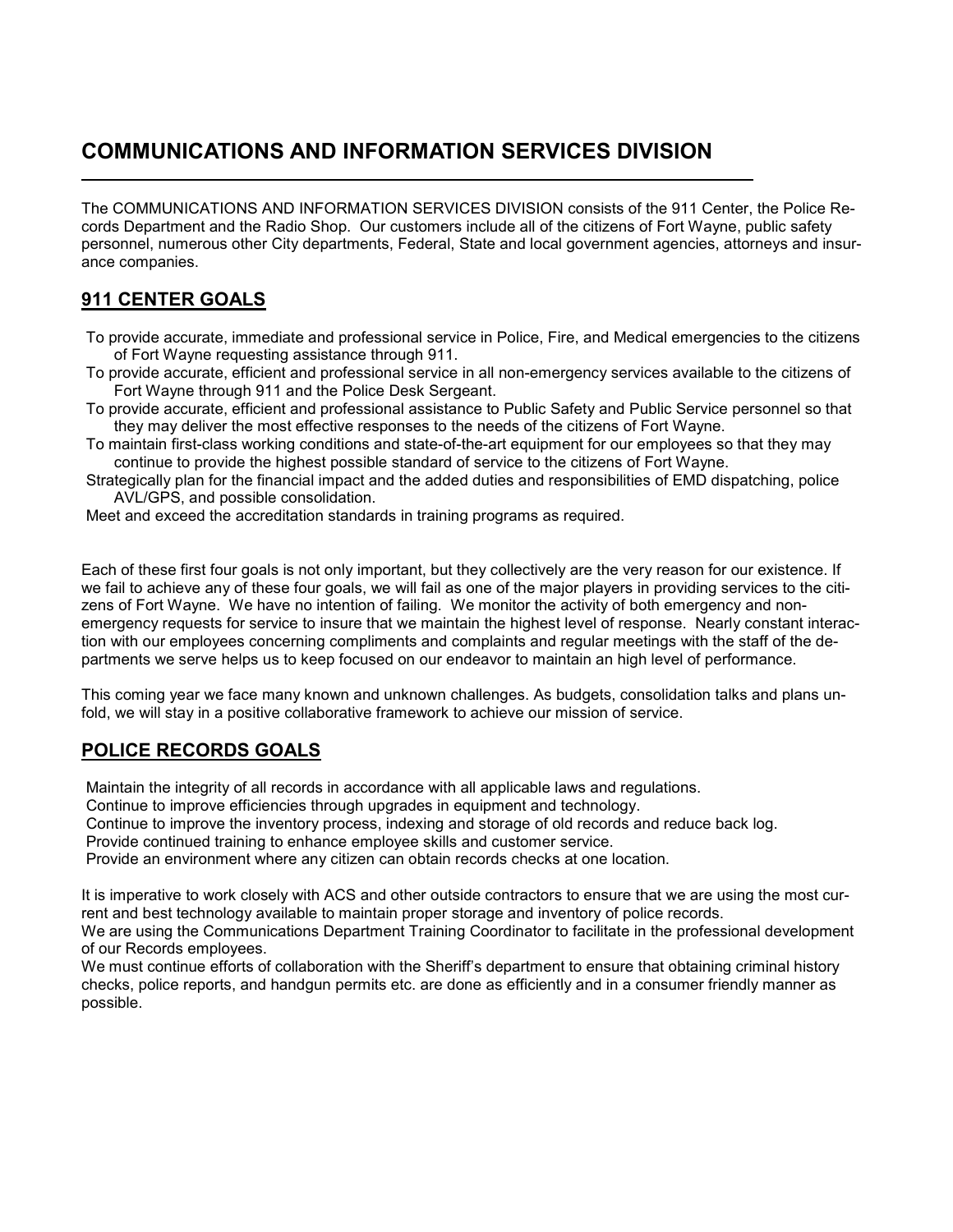# **COMMUNICATIONS AND INFORMATION SERVICES DIVISION**

#### **Continued**

L

#### **RADIO SHOP GOALS**

To provide and maintain a first class and state of the art communications system for all Public Safety and Public Service personnel in the City of Fort Wayne and the County of Allen so that they may provide the quickest response and the highest possible service to the citizens of Fort Wayne and Allen County.

Begin to assess upgrade to 800 MHz radio system for 2010.

Continue technical training to reduce maintenance costs.

Move Public Service departments from the old radio system to the 800 MHz radio system.

We are proud to have a first class Radio Shop that all City departments depend on for two-way radio communications as well as technical advice and assistance for all different types of projects. Also the Radio Shop is contacted quite regularly by other departments in the county as well as agencies outside of Allen County for communications recommendations.

We are starting to work with Motorola to put together a plan and a budgetary quote for an upgrade to the 800 MHz backbone. The cost of such a plan is not yet available, but would require support for funding.

Our technicians continue to attend training that reduces maintenance costs.

Three departments including Street Department, Water Department and Sewer Department have yet to migrate to the 800 MHz radio system. Funding needs to be secured by these departments to complete the change so that all City Departments have complete interoperability with each other for two-way communications.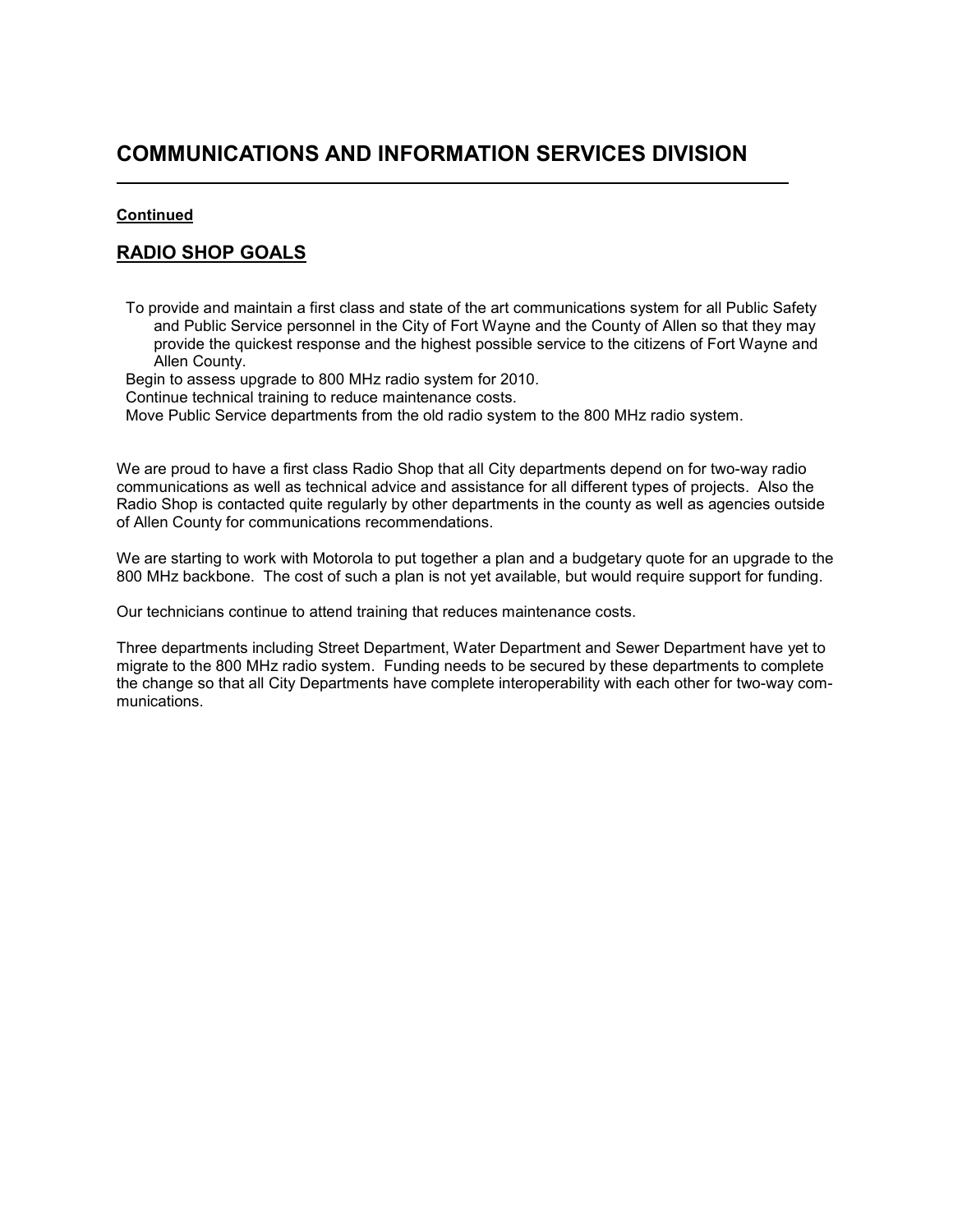|                                     | 2008<br><b>ACTUAL</b> | <b>2009 ACTUAL</b><br><b>THRU</b><br>30-Jun-2009 | 2009 REVISED<br><b>BUDGET</b> | 2010<br><b>SUBMITTED</b> | \$ INCREASE<br>(DECREASE)<br>FROM 2009 APPR | % CHANGE<br><b>FROM 2009</b><br><b>APPR</b><br>TO 2010 |
|-------------------------------------|-----------------------|--------------------------------------------------|-------------------------------|--------------------------|---------------------------------------------|--------------------------------------------------------|
| 5111 TOTAL WAGES                    | 3,991,211             |                                                  | 4,369,499                     | 4,409,510                | 40.011                                      | 0.92%                                                  |
| 5131 PERF - EMPLOYERS SHARE         | 278,442               |                                                  | 316,787                       | 341,739                  | 24,952                                      |                                                        |
| 5132 FICA                           | 297,268               |                                                  | 334,271                       | 337,330                  | 3,059                                       |                                                        |
| 5134 LIFE MEDICAL & HEALTH INSURAN  | 864,000               |                                                  | 855,000                       | 940,500                  | 85,500                                      |                                                        |
| 5136 UNEMPLOYMENT COMPENSATION      | 4,339                 |                                                  | 4,376                         | 4,409                    | 33                                          |                                                        |
| 5137 WORKERS COMP INSURANCE         | 12,095                |                                                  | 11,893                        | 12,255                   | 362                                         |                                                        |
| 5138 CLOTHING ALLOWANCE             | 5,189                 |                                                  | 7,500                         | 6,000                    | (1,500)                                     |                                                        |
| 513A PERF - EMPLOYEES/PD BY CITY    | 120,431               |                                                  | 131,093                       | 132,285                  | 1,192                                       |                                                        |
| 513R RETIREES HEALTH INSURANCE      | 54,000                |                                                  | 54,000                        | 49,500                   | (4,500)                                     |                                                        |
| 5161 WAGE SETTLEMENT/SEVERANCE PAY  | 61                    |                                                  |                               |                          |                                             |                                                        |
| <b>Total 5100</b>                   | \$5,627,035           | \$2,773,293                                      | \$6,084,419                   | \$6,233,528              | \$149,109                                   | 2.45%                                                  |
| 5219 OTHER OFFICE SUPPLIES          | 16,413                |                                                  | 22,800                        | 14,400                   | (8,400)                                     |                                                        |
| 5231 GASOLINE                       | 5,541                 |                                                  | 4,875                         | 6,326                    | 1,451                                       |                                                        |
| 5232 DIESEL FUEL / FUEL OIL         | 532                   |                                                  | 1,200                         | 429                      | (771)                                       |                                                        |
| 5235 PROPANE FUEL                   | 412                   |                                                  | 1,500                         | 500                      | (1,000)                                     |                                                        |
| 5246 HOUSEHOLD & CLEANING SUPPLIES  | 2,055                 |                                                  | 2,300                         | 1,400                    | (900)                                       |                                                        |
| 5263 OTHER EQUIPMENT REPAIR PARTS   | 49,837                |                                                  | 48,000                        | 48,000                   |                                             |                                                        |
| 5291 SMALL TOOLS                    | 1,061                 |                                                  | 3,000                         | 1,500                    | (1,500)                                     |                                                        |
| 5299 OTHER MATERIALS & SUPPLIES     | 36,283                |                                                  | 65,996                        | 54,000                   | (11,996)                                    |                                                        |
| Total 5200                          | \$112,134             | \$40,872                                         | \$149,671                     | \$126,555                | (\$23,116)                                  | $-15.44%$                                              |
| 5317 INSTRUCTIONAL SERVICES         | 15,353                |                                                  | 47,500                        | 30,000                   | (17,500)                                    |                                                        |
| 531E RANDOM DRUG TESTS              | 983                   |                                                  | 600                           | 900                      | 300                                         |                                                        |
| 531K SEMINAR FEES                   | 915                   |                                                  |                               |                          |                                             |                                                        |
| 5322 POSTAGE                        | 1,854                 |                                                  | 2,520                         | 1,920                    | (600)                                       |                                                        |
| 5323 TELEPHONE & TELEGRAPH          | 31,472                |                                                  | 28,500                        | 27,600                   | (900)                                       |                                                        |
| 5324 TRAVEL EXPENSES                | 2,403                 |                                                  | 3,500                         |                          | (3,500)                                     |                                                        |
| 532C CELL PHONE                     | 115                   |                                                  | 360                           | 360                      |                                             |                                                        |
| 532L LONG DISTANCE CHARGES          | 573                   |                                                  | 720                           | 546                      | (174)                                       |                                                        |
| 532V VERIZON AIR CARDS              | 68                    |                                                  |                               | 1,032                    | 1,032                                       |                                                        |
| 5331 PRINTING OTHER THAN OFFC SUPPL | 2,587                 |                                                  | 2,525                         | 2,100                    | (425)                                       |                                                        |
| 5342 LIABILITY INSURANCE            | 37,378                |                                                  | 44,926                        | 63,519                   | 18,593                                      |                                                        |
| 5351 ELECTRICITY                    | 8,914                 |                                                  | 12,000                        | 8,800                    | (3,200)                                     |                                                        |
| 5352 NATURAL GAS                    | 4,441                 |                                                  | 15,600                        | 9,150                    | (6, 450)                                    |                                                        |
| 5353 WATER                          | 264                   |                                                  | 300                           | 300                      |                                             |                                                        |
| 5354 SEWAGE                         | 427                   |                                                  | 480                           | 420                      | (60)                                        |                                                        |
| 5363 CONTRACTED OTHER EQUIPMT REPAI | 4,880                 |                                                  | 22,250                        | 2,600                    | (19,650)                                    |                                                        |
| 5367 MAINT. AGREEMENT - SOFTWARE    | 1,192                 |                                                  | 3,000                         | 3,000                    |                                             |                                                        |
| 5369 CONTRACTED SERVICE             | 16,515                |                                                  | 31,850                        | 26,205                   | (5,645)                                     |                                                        |
| 536A MAINT. AGREEMENT - HARDWARE    | 90,105                |                                                  | 102,499                       | 99,065                   | (3, 434)                                    |                                                        |
| 536N GARAGE CONTRACT - NONTARGET    | 220                   |                                                  | 25                            |                          | (25)                                        |                                                        |
| 5374 OTHER EQUIPMENT RENTAL         |                       |                                                  | 4,061                         | 4,657                    | 596                                         |                                                        |
| 5377 CC BUILDING PARKING            | 300                   |                                                  | 800                           | 500                      | (300)                                       |                                                        |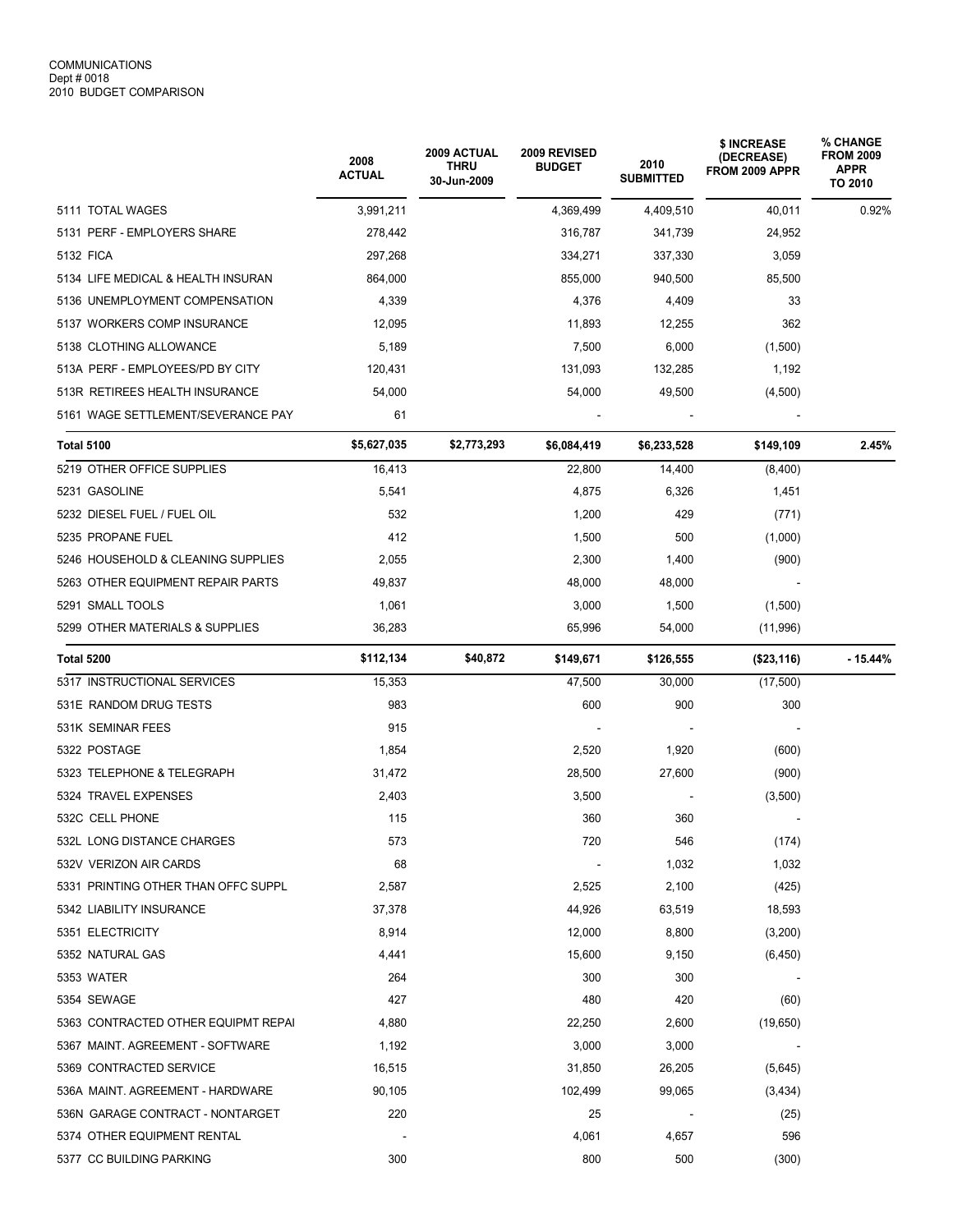# COMMUNICATIONS Dept # 0018 2010 BUDGET COMPARISON

|                                   | 2008<br><b>ACTUAL</b> | 2009 ACTUAL<br><b>THRU</b><br>30-Jun-2009 | 2009 REVISED<br><b>BUDGET</b> | 2010<br><b>SUBMITTED</b> | <b>SINCREASE</b><br>(DECREASE)<br>FROM 2009 APPR | % CHANGE<br><b>FROM 2009</b><br><b>APPR</b><br>TO 2010 |
|-----------------------------------|-----------------------|-------------------------------------------|-------------------------------|--------------------------|--------------------------------------------------|--------------------------------------------------------|
| 5391 SUBSCRIPTIONS AND DUES       | 1,463                 |                                           | 1,260                         | 1,125                    | (135)                                            |                                                        |
| 5399 OTHER SERVICES AND CHARGES   | 5                     |                                           |                               |                          |                                                  |                                                        |
| 539B MASTER LEASE                 | 23,579                |                                           | 29,083                        | 23,580                   | (5,503)                                          |                                                        |
| <b>Total 5300</b>                 | \$246,005             | \$161,442                                 | \$354,359                     | \$307,379                | ( \$46, 980)                                     | - 13.26%                                               |
| 5443 PURCHASE OF OFFICE EQUIPMENT |                       |                                           |                               | 2,500                    | 2,500                                            |                                                        |
| 5444 PURCHASE OF OTHER EQUIPMENT  | 30,639                |                                           | 142,500                       | 8,000                    | (134, 500)                                       |                                                        |
| 5453 CAPITAL REPLACEMENTS         |                       |                                           | 20,000                        | -                        | (20,000)                                         |                                                        |
| 5454 BETTERMENTS & ADDITIONS      | 2,393                 |                                           | $\overline{\phantom{a}}$      | $\overline{\phantom{a}}$ |                                                  |                                                        |
| Total 5400                        | \$33,032              | \$11,184                                  | \$162,500                     | \$10,500                 | (\$152,000)                                      | $-93.54\%$                                             |
| Total                             | \$6,018,206           | \$2,986,790                               | \$6,750,949                   | \$6,677,962              | (\$72,987)                                       | $-1.08%$                                               |